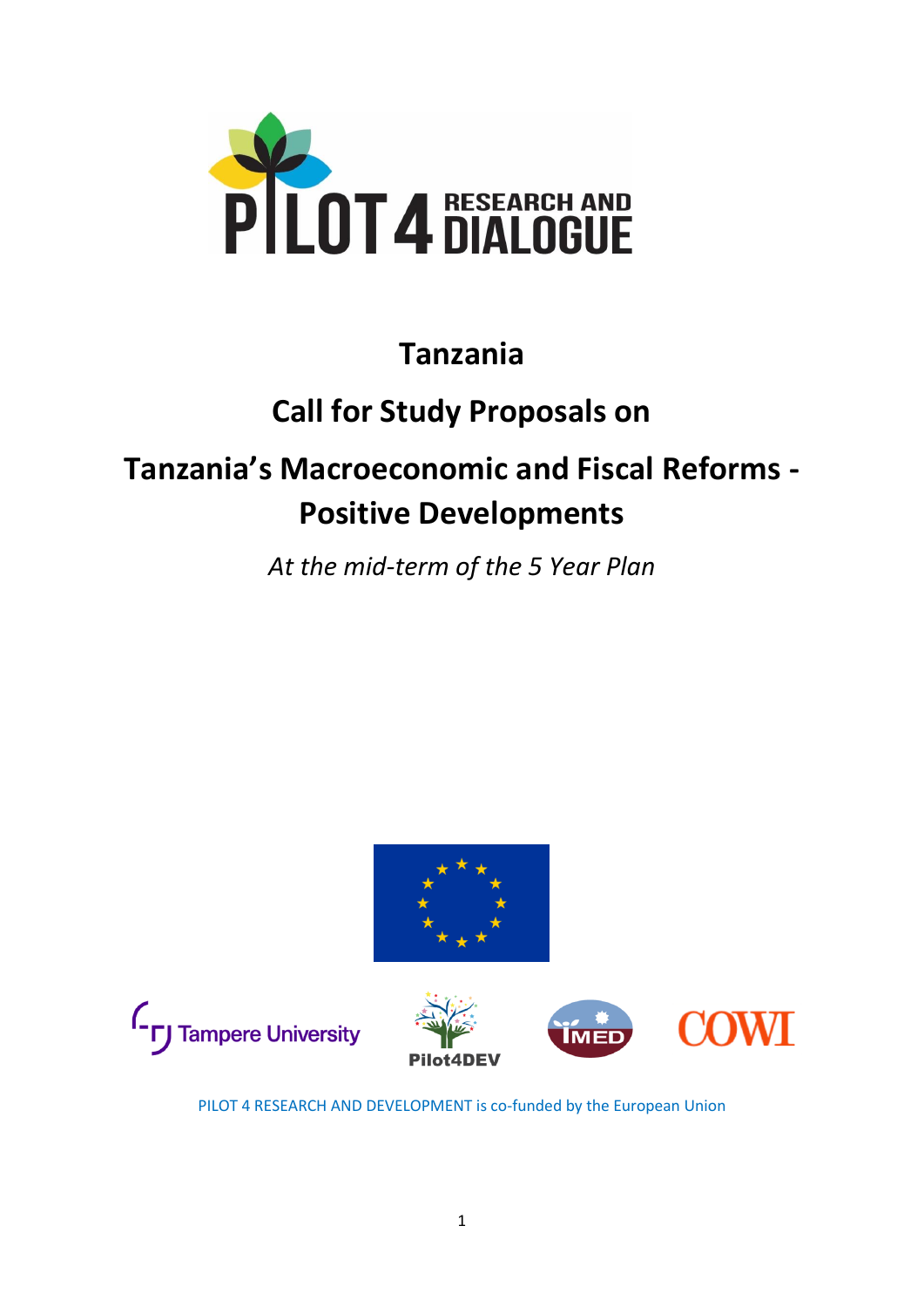

#### **Project Overview**

Although Tanzania has been considered as a model of performance in the fiscal arena, the country is at a crossroad of its strategic macro-economic development. The needs remain important in terms of public expenditure, health, water and sanitation<sup>1</sup>, education and poverty alleviation programs. The country has enough assets and resources to become a leader on sustainability and stability in the region. The human resources and skills' potentials are tremendous. Like many of its neighbours, Tanzania is facing challenges related to governance, tax administration, poverty alleviation, infrastructure, agricultural modernization, access to facilities in remote areas, and job opportunities for the youth. Stability, security and cohesiveness are among the country's long-term priorities.

Tanzania's population as well as urbanization are projected to grow substantially. The youth budge represent an asset for economic growth and transformation. A growing population will trigger an increased demand for infrastructure and amenities. Development is dependent on infrastructure, trade, Foreign Direct Investment, exports and an increased consumer base. Heavy Infrastructure investment into rail, port and road is expected bolster G.D.P.

**The global objective** of the project is to promote dialogue on economic resources, policy and fiscal governance in Tanzania and to create a platform for sustainable dialogue including public and private stakeholders in different regions.

#### **The specific objectives** are:

1. To promote and disseminate high quality and evidence-based research on policies, resources, economic and fiscal governance

2. To nurture debate among public sector, private sector, and civil society stakeholders on economic and fiscal governance issues

3. To increase research capacity and expand the links, networks and collaboration among economic and governance research institutions in Tanzania.

More information on our project is available on [www.pilot4dialogue.com](http://www.pilot4dialogue.com/) **This project is co-funded by the European Union**

<sup>1</sup> According to the World Bank, issues related to water supply, sanitation, and hygiene (S.D.G.6) impose a US\$206 million toll on the country's annual gross domestic product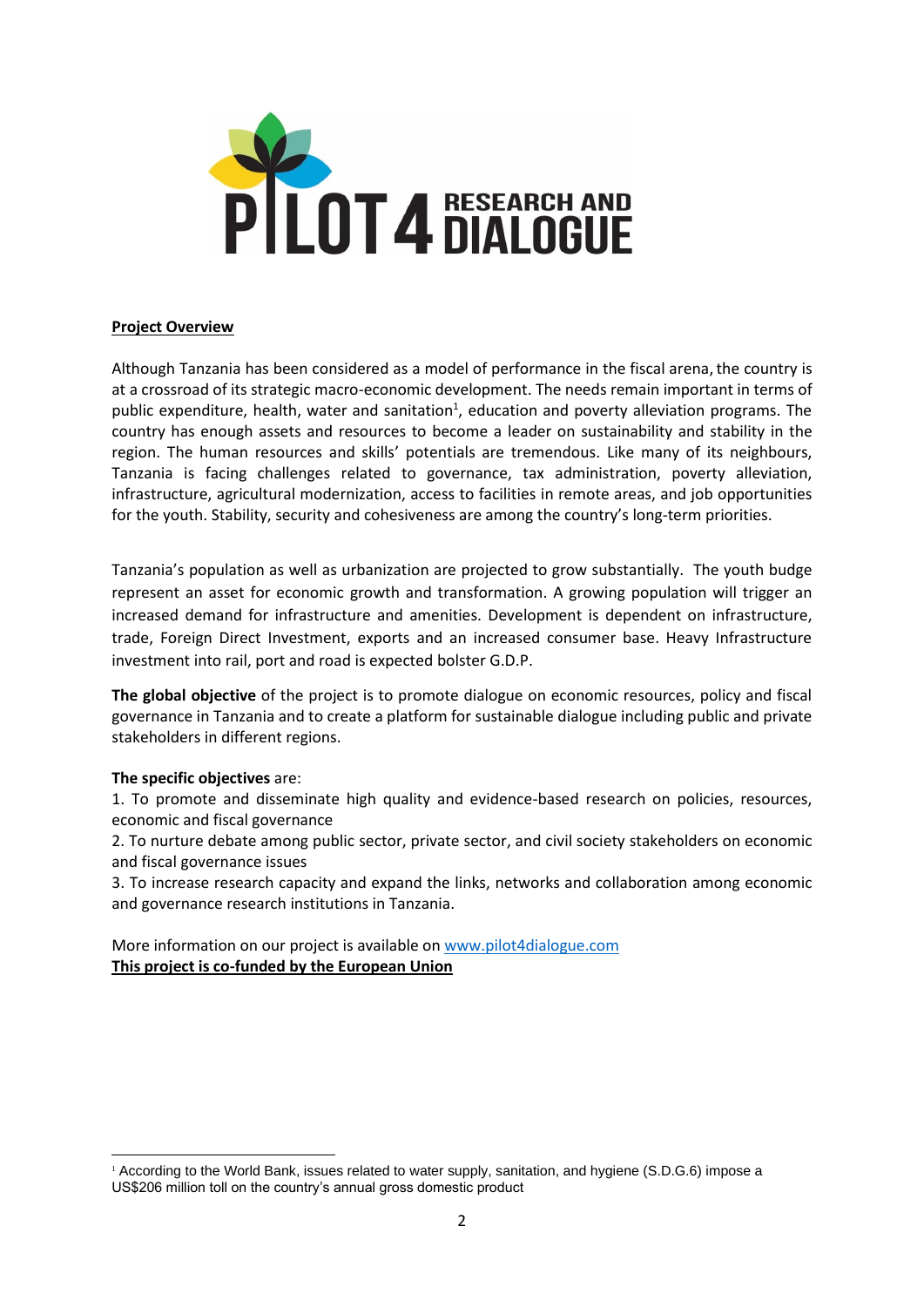

#### **Eligibility and profile of applicants**

The applicants can be an individual researcher, groups of researchers or a research organization with relevant **expertise and experience** in the following areas:

- **Macroeconomic policies in Tanzania**
- **Private sector development in Tanzania**
- **Fiscal reform**
- **Economic development**

Experience in one of these additional areas would be an asset:

- **The implementation of SDGs**
- **Policy advocacy and dialogue**
- **Policy analysis**

#### **Description of the study and policy briefs**

The study shall provide an **in-depth and detailed analysis** of Tanzania's macro-economic developments and fiscal reforms, mid-way through the implementation of the country's current 5 year development plan, and shall be written in English.

It should provide examples of **achievements, best practices and lessons** relating to private sector development policies, the implementation of SDGs, and implementation of the 5 year plan.

Comparison with other neighbouring countries is welcome.

The study should adopt the following structure:

1/ **Review of literature**: This will include a state-of-the-art review of the relevant background data, and an in-depth review of the main relevant theories and concepts;

2/ **Background documentation**: The background documentation will include information on the population, risks, disparities, current local polices and legal frameworks, stakeholders and stakeholder interests, challenges, and different scenarios to be analyzed;

3/ **Identification of good practices**: This will notably facilitate peer learning and knowledge exchange. This section should be the most important part of the study.

4/ **Main conclusions and recommendations**: This section will summarize the key findings and present key recommendations.

We expect the research report to be about **70 pages** long, including tables and graphs. The final text should be between **15,000 and 20,000 words (font size 12)**.